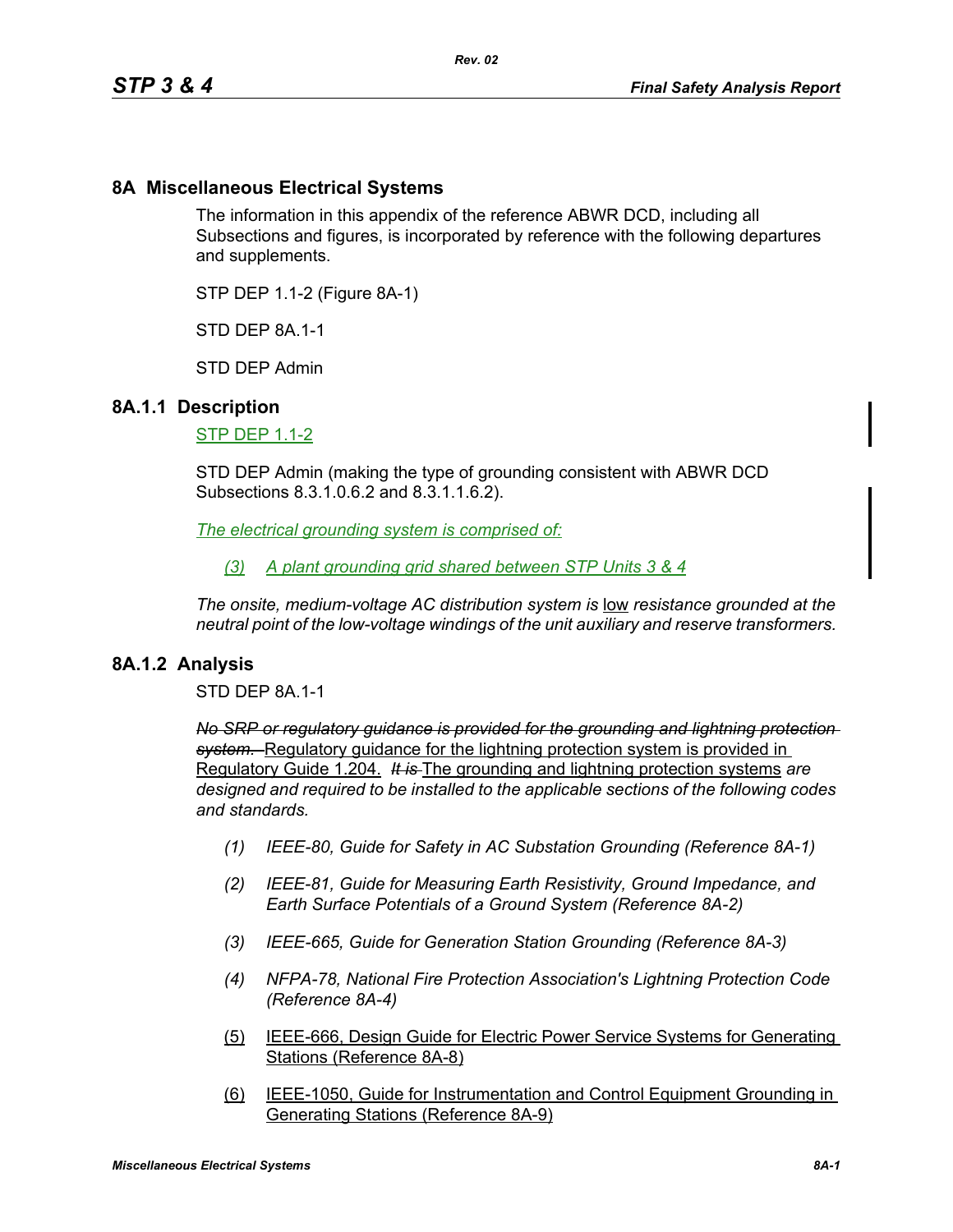#### (7) IEEE-C62.23, Application Guide for Surge Protection of Electric Generating Plants (Reference 8A-10)

# **8A.1.3 COL License Information**

The following site-specific supplement addresses the COL License Information Item discussed in this subsection.

Ground resistance measurements will be performed per guidance provided by IEEE-81 to determine that the required value of one ohm or less has been met and additions to the system will be made, if necessary, to meet the target resistance after site preparation and prior to construction of the permanent buildings. The FSAR will be updated in accordance with 10 CFR 50.71(e) to reflect the results of these evaluations. (COM 8A-1)

# **8A.2.3 COL License Information**

The following standard supplement addresses the COL License Information Item discussed in this subsection.

The design of the cathodic protection system meets the following minimum requirements consistent with the requirements in Chapter 11, Section 9.4 of the Utility Requirements Document issued by the Electric Power Research Institute (Reference 8A-5).

- *(1)* The need for cathodic protection on the entire site, portions of the site, or not at all is determined by analyses. The analyses are based on soil resistivity readings, water chemistry data, and historical data from the site gathered from before commencement of site preparation to the completion of construction and startup.
- *(2)* Where large protective currents are required, a shallow interconnected impressed current system consisting of packaged high silicon alloy anodes and transformer-rectifiers are normally used. The rectifiers are approximately 50% oversized in anticipation of system growth and possible higher current consumption.
- *(3)* The protected structures of the impressed current cathodic protection system are connected to the station grounding grid.
- *(4)* Localized sacrificial anode cathodic protection systems are used where required to supplement the impressed current cathodic protection system and protect surfaces which are not connected to the station grounding grid or are located in outlying areas.
- *(5)* Prepackaged zinc-type reference electrodes are permanently installed near poorly accessible protected surfaces to provide a means of monitoring protection level by measuring potentials.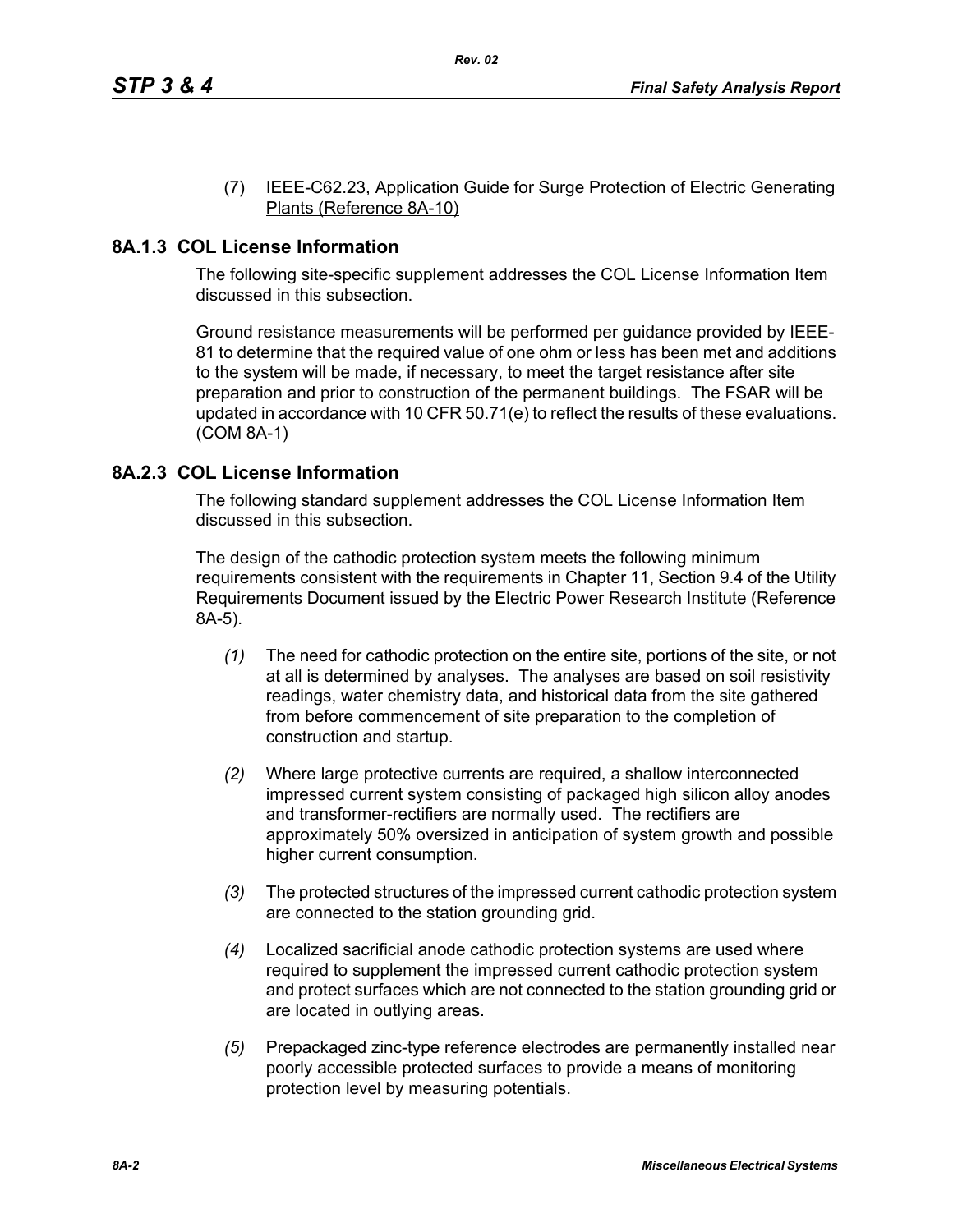*(6)* Test stations above grade are installed throughout the station adjacent to the areas being protected for termination of test leads from protected structures and permanent reference electrodes.

## *8A.3.4* **8A.4 References**

STD DEP Admin

The following standard supplement addresses new references:

- 8A-8 IEEE-666, Design Guide for Electric Power Service Systems for Generating Stations
- 8A-9 IEEE-1050, Guide for Instrumentation and Control Equipment Grounding in Generating Stations
- 8A-10 IEEE-C62.23, Application Guide for Surge Protection of Electric Generating **Plants**